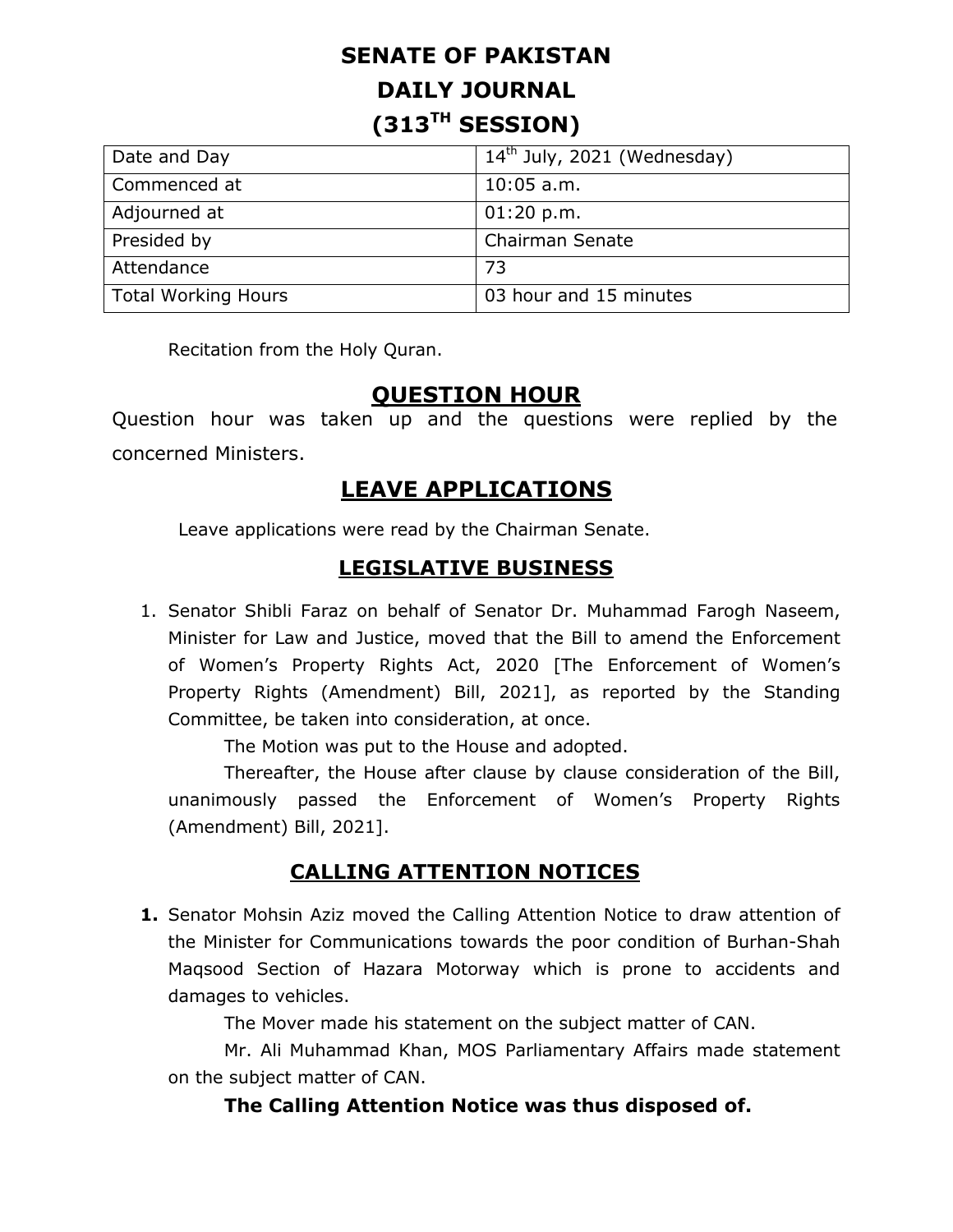**2.** Senator Nuzhat Sadiq moved the Calling Attention Notice to draw attention of the Minister for Aviation towards the difficulties being faced by Pakistanis due to over booking and cancellation of flights of various Air lines.

The Mover made his statement on the subject matter of CAN.

Mr. Ghulam Sarwar Khan, Minister for Aviation made statement on the subject matter of CAN.

### **The Calling Attention Notice was thus disposed of.**

# **POINTS OF PUBLIC IMPORTANCE**

**1.** The Opposition benches recorded their protest against the abusive and defamatory remarks for two former Prime Ministers of Pakistan i.e. Mr. Zulfiqar Ali Bhutto and Mian Muhammad Nawaz Sharif, made by the Minister for Kashmir Affairs during a rally in AJK.

Following Members spoke on the issue:-

- **i.** Senator Sherry Rehman.
- **ii.** Senator Azam Nazir Tarar.
- **iii.** Senator Mian Raza Rabbani.
- **iv.** Senator Dr. Shahzad Waseem, LOH.
- **v.** Senator Rubina Khalid.
- **vi.** Senator Faisal Javed.
- **vii.** Senator Dr. Asif Kirmani.
- **viii.** Senator Abdul Ghafoor Haideri.
- **ix.** Senator Ijaz Chaudhry.
- **2.** Senator Danesh Kumar pointed out the remarks made by Senator Mian Raza Rabbani during sitting of the Senate held on  $13<sup>th</sup>$  July, 2021 whereby he made some remarks with the context that the Balochistan governance is being run by the Federal Government as a colony. He denied any such impression.
- **3.** Senator Mushtaq Ahmed pointed out the problems being faced by three million overseas Pakistanis from KPK who are suffering severe restriction from UAE and Saudi Arabia in view of COVID. He also pointed out the problems being faced by a family of a boy died in